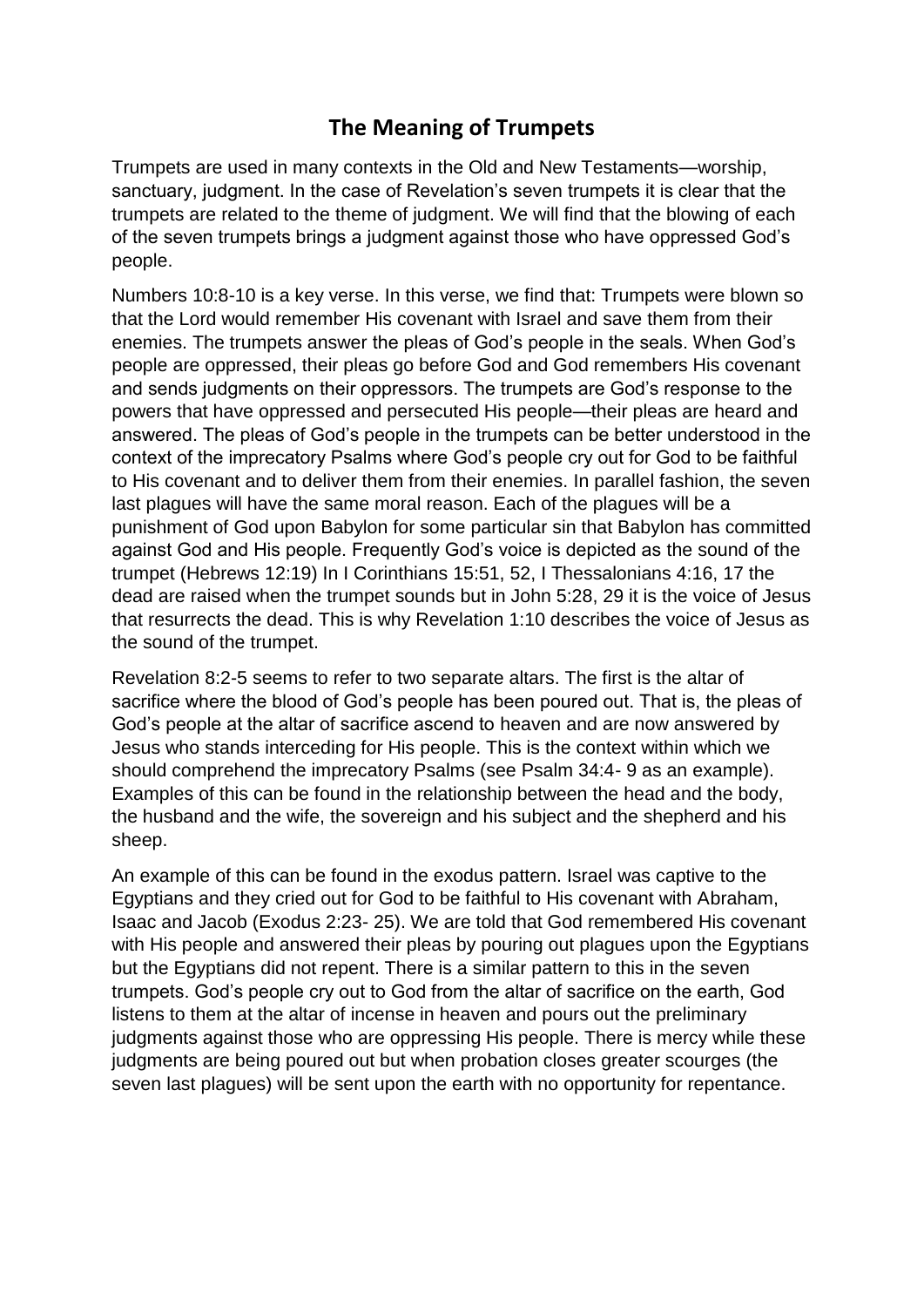## **Timeline of the Trumpets**

Note: In the historical half of Revelation, the sixth item in the series deals with the beginning of the investigative judgment in 1844. This is true of the churches (Philadelphia is # 6), the seals (the signs in the heavens announce the sealing of Revelation 7), and the trumpets (the little book episode and the measuring of the temple between the sixth and the seventh trumpets).

There is also a very important connection between Revelation 9:14, 16 (sixth trumpet) and Revelation 7:1-3 (parenthesis in the sixth seal). In both you have binding and loosing relating to four angels, in both groups of people are being numbered. In Revelation 7:1-3 God's people are being numbered while in Revelation 9 their evil counterparts are being numbered. These are the only two places in Revelation where the expression "I heard their number is used." If probation remains open through the sixth trumpet and then closes with the sounding of the seventh, the sixth trumpet is the exact historical counterpart of Revelation 7:1-8.

The seventh trumpet is when Jesus takes over the kingdoms of the world (11:15) but when that trumpet is about to sound probations closes (10:7). This means that the blowing of the previous six trumpets took place during probationary time. Earlier in Revelation God was spoken of as the one who was, is and is to come (Revelation 1:8), but in Revelation 11:17 (at the seventh trumpet) He is spoken of as the one who is and who was and has taken His great power and begun to reign. Thus, there is a period of time between when the mystery of God is finished when the seventh trumpet is about to sound and the time when Jesus takes over the kingdoms of the world when the trumpet sound ends. The finishing of the mystery of God has to do with the gospel proclamation (Eph. 3:4; 6:19; Col. 4:3; Rom. 16:25, 26). The mention of the golden altar in the sixth trumpet indicates that intercession is still going on during the sixth trumpet (9:13). The interlude between the sixth and seventh trumpet reveals that the gospel is still being proclaimed so probation must still be open. If the church is to prophesy again (Revelation 10:11) means that probation must still be open. In the interlude, people can still repent and give glory to God (11:13, cf. 16:9). 11:13: The remnant feared God and gave glory to him. This connects with the message of the first angel in Revelation 14:6, 7.

## **Prelude: Introductory Vision**

Revelation 8:2-5 gives the starting point and ending point of the trumpets series. The starting point is the when the intercessory work of Jesus begins. The ending point is when the censer is cast to the ground, probation closes, and the temple is filled with smoke (Revelation 15:5-8). After this the plagues are poured out culminating with the earthquake, lightning and thunder (Revelation 16:17-21). The phenomena that occur in the seventh plague are very similar to the phenomena in the introduction to the trumpets.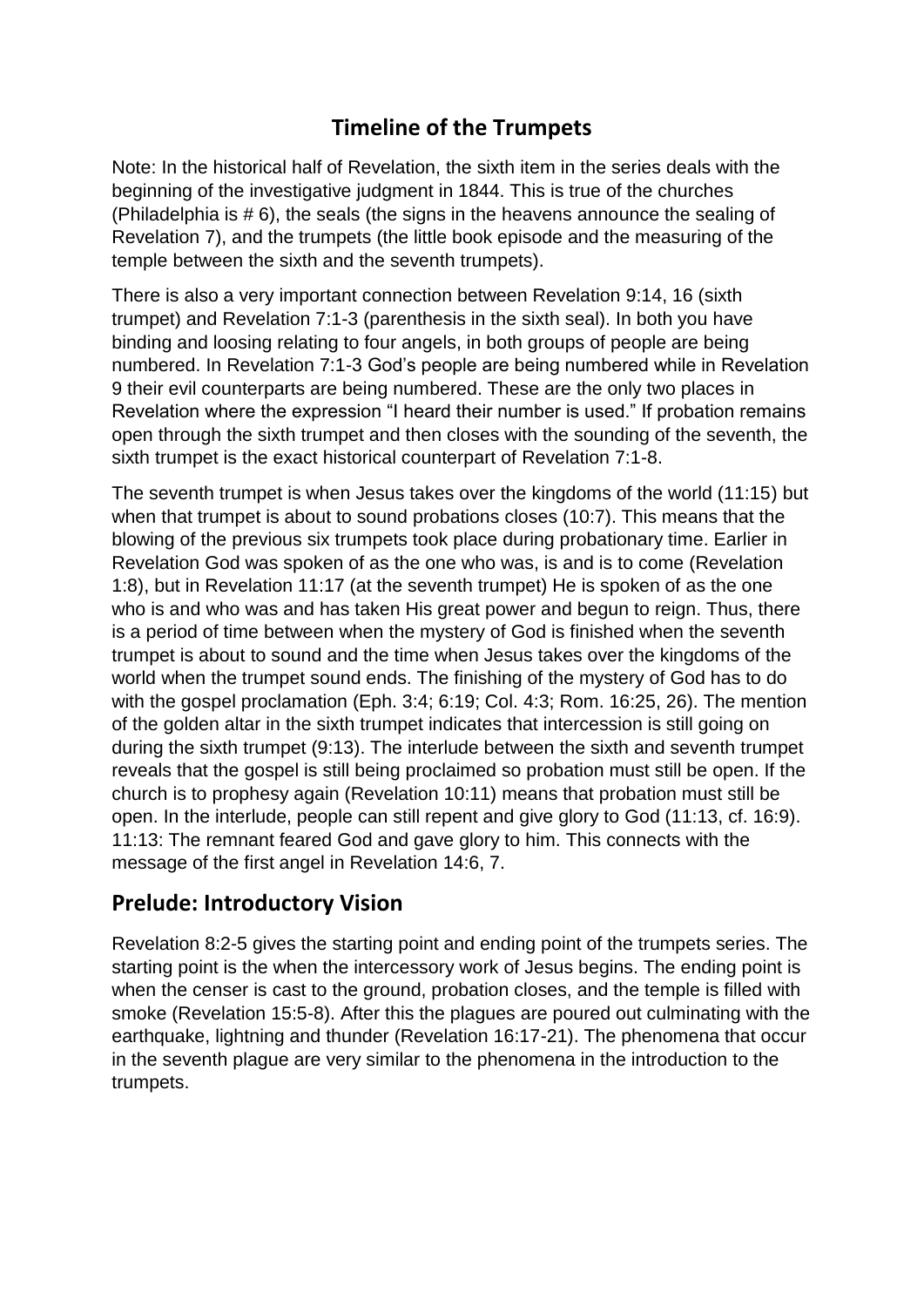The Meaning of the Incense and the Censer

Only Holy Fire was offered on the golden altar. The fire is a symbol of the Holy Spirit and the incense represents the prayers of the saints mingled the merits of Jesus. The embroidered on the veil represented the fact that the angels bear our prayers to God and bring God's answers back. This is what Revelation 5:8 seems to indicate. Only the high priest was to burn incense on the Golden Altar (Exodus 30:7, 8)

Psalm 141:2 "The prayer and praise and confession of God's people ascend as sacrifices to the heavenly sanctuary. But they ascend not in spotless purity. Passing through the corrupt channels of humanity, they are so defiled that unless purified by the righteousness of the great High Priest, they are not acceptable by God. Christ gathers into the censer the [1] prayers, the praise, and the sacrifices of his people, and [2] with these he puts the merits of his spotless righteousness. Then, perfumed with the incense of Christ's propitiation, our prayers, wholly and entirely acceptable, rise before God, and gracious answers are returned." YI April 16, 1903

The golden altar was nearest to the throne. In fact, it focused upon the most holy place (Exodus 30:6) because we are told that it was to be placed before the mercy seat. This is where God met with His people. Luke 1:10 has the symbol and its meaning. The incense made the odor sweet.

"The incense, ascending with the prayers of Israel, represents the merits and intercession of Christ, His perfect righteousness, which through faith is imputed to His people, and which can alone make the worship of sinful beings acceptable to God. Before the veil of the most holy place was an altar of perpetual intercession, before the holy, an altar of continual atonement. By blood and by incense God was to be approached--symbols pointing to the great Mediator, through whom sinners may approach Jehovah, and through whom alone mercy and salvation can be granted to the repentant, believing soul." PP p. 353

"Prayer is the opening of the heart to God as to a friend. Not that it is necessary in order to make known to God what we are, but in order to enable us to receive Him. Prayer does not bring God down to us, but brings us up to Him." SC p. 93

It was continual: "The fire upon this altar was kindled by God Himself and was sacredly cherished. Day and night the holy incense diffused its fragrance throughout the sacred apartments, and without, far around the tabernacle." PP p. 348 I Thessalonians 5:17: Pray without ceasing. We are to pray continually as Jesus continually intercedes for His people (Hebrews 7:25)

## **The Interlude: Bittersweet Experience of Revelation 10**

**The Time Period between the Fifth and Sixth Trumpets:** "In the year 1840 another remarkable fulfillment of prophecy excited widespread interest. Two years before, Josiah Litch, one of the leading ministers preaching the Second Advent, published an exposition of Revelation 9, predicting the fall of the Ottoman Empire. According to his calculations, this power was to be overthrown "in A.D. 1840, sometime in the month of August;" and only a few days previous to its